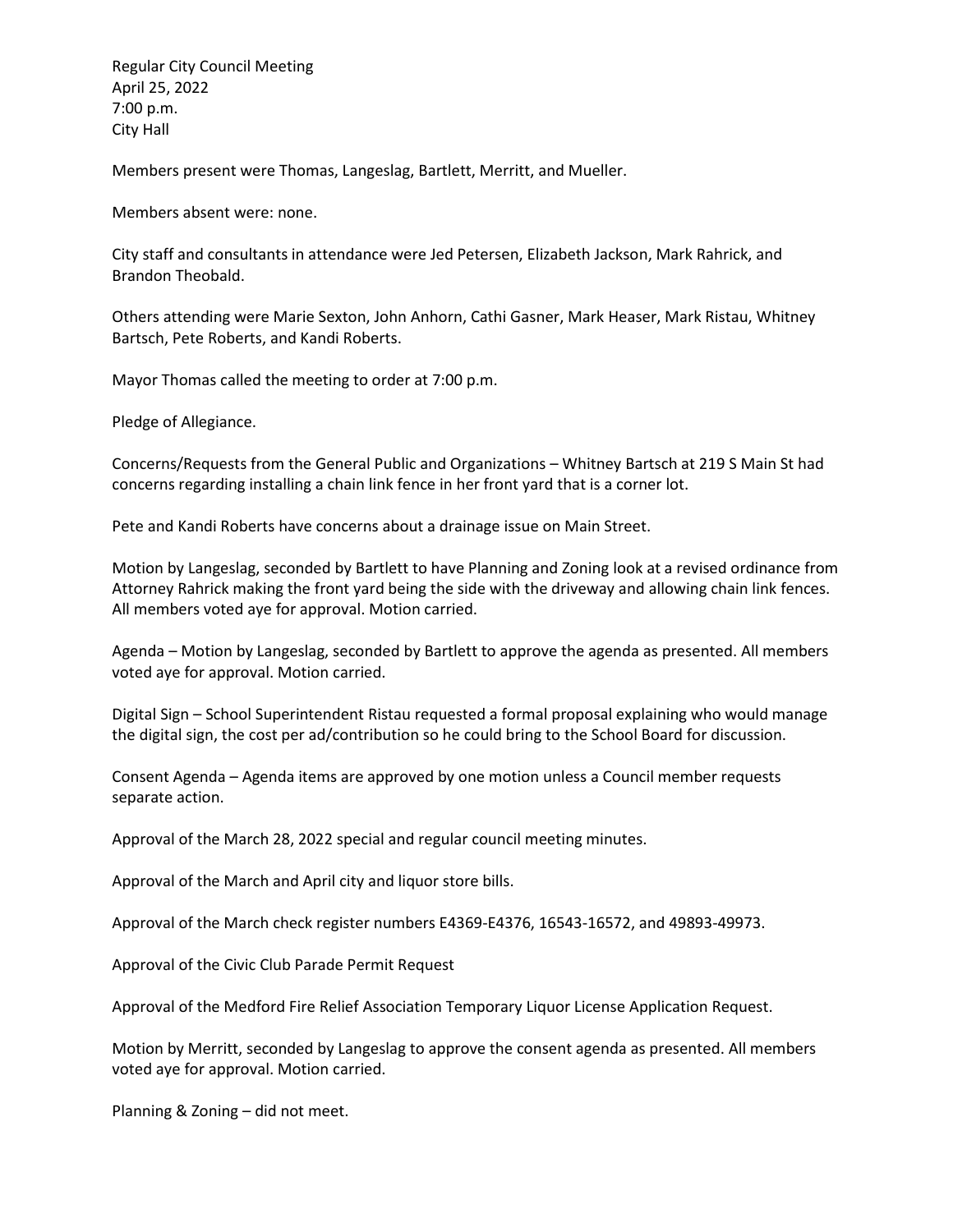EDA Board/Commissioner Report – Cathi Gasner stated the EDA board had decided to put money toward the digital sign instead of a billboard.

Park/Pool Commissioner Report – Council member Mueller stated the Medford Pool would be opening the first week of June. Mueller requested Council authorization to purchase flowers for the Straight River Park planters. Council consensus was for Mueller to purchase and plant flowers.

Water/Wastewater Commissioner Report –

Water/Sewer Rates – Council member Langeslag presented a memo outlining water and sewer rates for neighboring communities. Motion by Thomas, seconded by Langeslag to raise the flat sewer rate to \$14.00 and raise the sewer rate to \$8.00/1000 gallons.

WWTP Discussion – none.

Senator Meeting – City staff met with Senator Jasinski concerning the City's issues with the wastewater plant.

Municipal Liquor Store Commissioner Report – none.

Streets Commissioner Report – none.

Capital Advisory Board – did not meet.

City Attorney – none.

City Engineer – Engineer Theobald gave Council a brief update. Council consensus is for Engineer Theobald to continue to go forward with a possible WWTP connection with Owatonna or Faribault.

## Mayor –

Roundabouts – Administrator Petersen met with MNDOT. The City of Medford will be responsible for maintenance on the roundabouts. The City will be putting down wood chips and weeding the roundabouts.

Flags/Christmas Lights – Public works is making a template to take to Jeno Welding to be able to install flags/Christmas lights on the light poles.

Public Works Part Time Position – Motion by Thomas, seconded by Merritt to post and hire a part time public works worker at \$15.00/hour. Thomas aye, Merritt aye, Langeslag aye, Mueller aye, Bartlett nay. Motion carried.

U Turn by Post Office Discussion – Steele County engineer and the Sherriff's Department are aware of the issue and are monitoring the area.

## Administrative Director of Operations –

Public Works/General Update – Administrator Petersen presented a memo updating Council on the City activities for the month.

Park Bathroom Update – Administrator Petersen presented the quote he received from MetCon. Motion by Thomas, seconded by Mueller to authorize paint, remodel, new kick plates, LED fixtures not to exceed \$5,000. All members voted aye for approval. Motion carried.